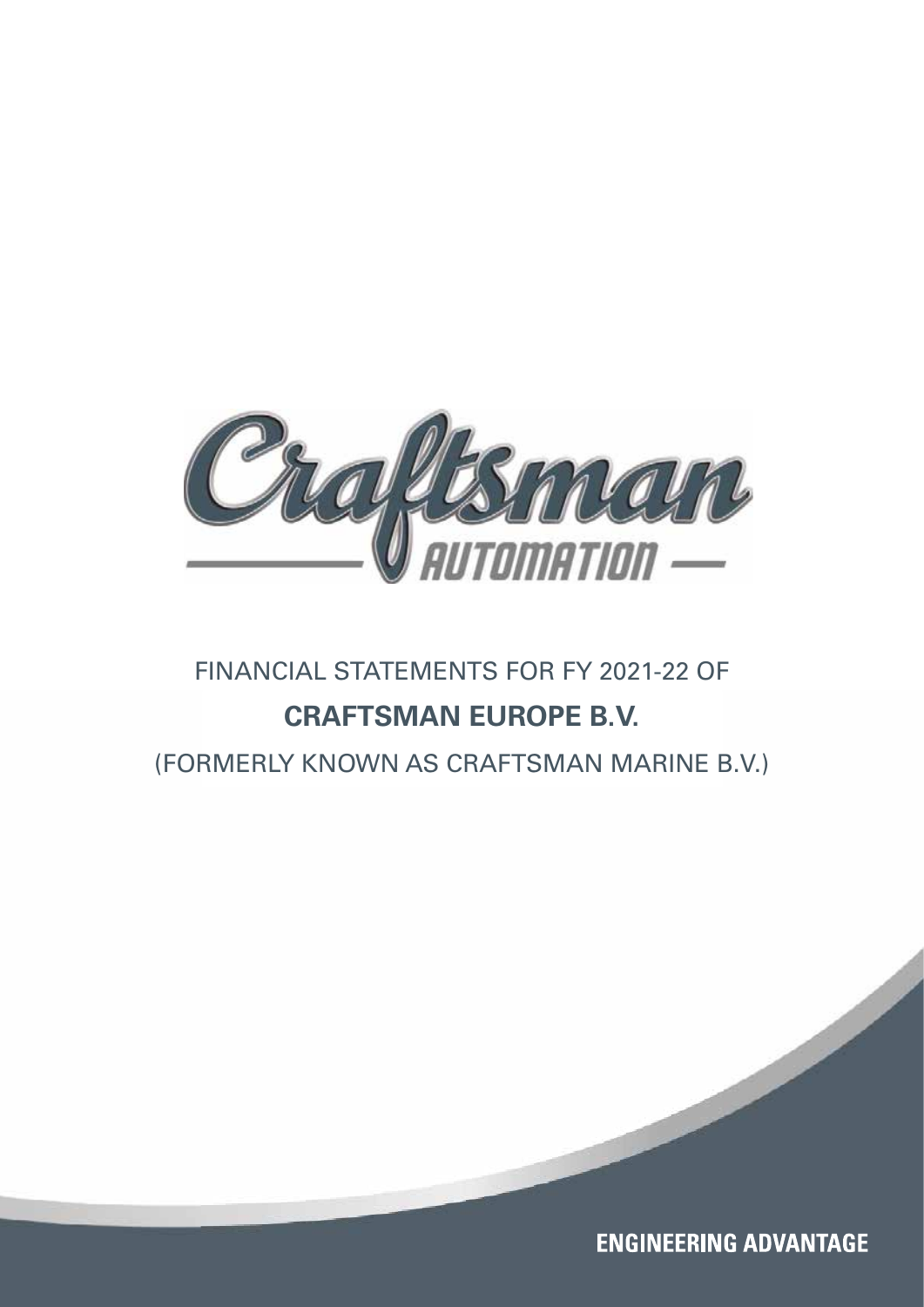## STANDALONE BALANCE SHEET

| as at March 31, 2022                    |                         | (₹ in Lakhs)            |  |
|-----------------------------------------|-------------------------|-------------------------|--|
| <b>Particulars</b>                      | As at<br>March 31, 2022 | As at<br>March 31, 2021 |  |
| <b>ASSETS</b>                           |                         |                         |  |
| 1. Non-current assets                   |                         |                         |  |
| Property, Plant and Equipment           |                         |                         |  |
| Financial assets                        |                         |                         |  |
| <b>Security Deposits</b>                | 3                       | 3                       |  |
|                                         | 3                       | 3                       |  |
| 2. Current assets                       |                         |                         |  |
| Inventories                             | 794                     | 920                     |  |
| Financial assets                        |                         |                         |  |
| Trade receivables                       | 559                     | 526                     |  |
| Cash and cash equivalents               | 676                     | 493                     |  |
| Deferred tax assets (Net)               |                         | 70                      |  |
| Other Current assets                    | 178                     | 109                     |  |
|                                         | 2,207                   | 2,118                   |  |
| <b>Total Assets</b>                     | 2,210                   | 2,121                   |  |
| <b>EQUITY AND LIABILITIES</b>           |                         |                         |  |
| <b>EQUITY</b>                           |                         |                         |  |
| Equity Share capital                    | 2,264                   | 2,264                   |  |
| Other Equity                            | (289)                   | (474)                   |  |
|                                         | 1,975                   | 1,790                   |  |
| <b>LIABILITIES</b>                      |                         |                         |  |
| 1. Non-current liabilities              |                         |                         |  |
| Financial liabilities                   |                         |                         |  |
| Other Non-Current Financial Liabilities |                         | 125                     |  |
| Deferred tax liabilities (Net)          | 2                       |                         |  |
|                                         | $\overline{\mathbf{2}}$ | 125                     |  |
| 2. Current liabilities                  |                         |                         |  |
| <b>Financial Liabilities</b>            |                         |                         |  |
| Trade payables                          | 203                     | 167                     |  |
| Other current Financial Liabilities     | 3                       |                         |  |
| Other current liabilities               | $\mathsf 9$             | 21                      |  |
| Provisions                              | 19                      | 17                      |  |
|                                         | 234                     | 206                     |  |
| <b>Total Equity and Liabilities</b>     | 2,210                   | 2,121                   |  |
|                                         |                         |                         |  |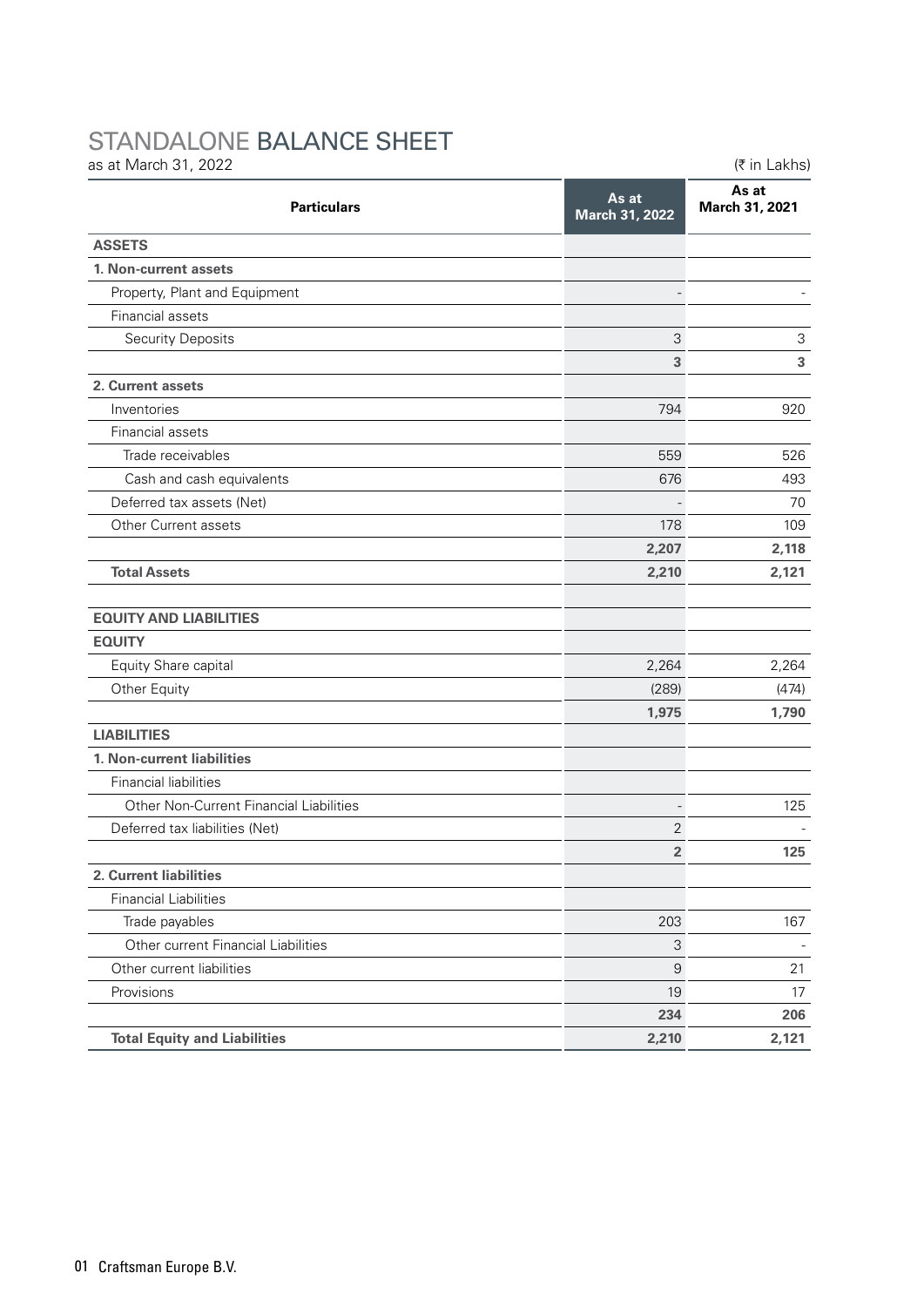## STANDALONE STATEMENT OF PROFIT AND LOSS

for the year ended March 31, 2022  $(3.6 \times 10^{-10})$ 

| <b>Particulars</b>                                                                                         | Year ended<br>March 31, 2022 | Year ended<br>March 31, 2021 |  |
|------------------------------------------------------------------------------------------------------------|------------------------------|------------------------------|--|
| <b>INCOME</b>                                                                                              |                              |                              |  |
| Revenue From Operations                                                                                    | 1,890                        | 1,741                        |  |
| Other Income                                                                                               | 78                           | 78                           |  |
| <b>Total Income</b>                                                                                        | 1,968                        | 1,819                        |  |
| <b>EXPENSES</b>                                                                                            |                              |                              |  |
| Cost of materials consumed                                                                                 | 1,066                        | 736                          |  |
| Changes in inventories of finished goods and work-in-progress                                              | 125                          | 388                          |  |
| Employee benefits expense                                                                                  | 171                          | 171                          |  |
| Depreciation and amortization expense                                                                      |                              | 5                            |  |
| Other expenses                                                                                             | 153                          | 145                          |  |
| Finance costs                                                                                              | 157                          | 314                          |  |
| <b>Total expenses</b>                                                                                      | 1,673                        | 1,760                        |  |
|                                                                                                            |                              |                              |  |
| <b>Profit before tax</b>                                                                                   | 294                          | 60                           |  |
| Tax expense:                                                                                               | 69                           | 60                           |  |
| Profit for the year                                                                                        | 226                          | (1)                          |  |
| Other Comprehensive Income                                                                                 |                              |                              |  |
| (i) Items that will not be reclassified to profit or loss<br>Α                                             |                              |                              |  |
| B<br>(i) Items that will be reclassified to profit or loss                                                 |                              |                              |  |
| - Exchange differences in translating the financial statements of<br>foreign operations                    | (41)                         | 55                           |  |
| Other Comprehensive Income for the year, net of tax                                                        | (41)                         | 55                           |  |
| Total Comprehensive Income for the year (Comprising Profit and<br>Other Comprehensive Income for the year) | 185                          | 55                           |  |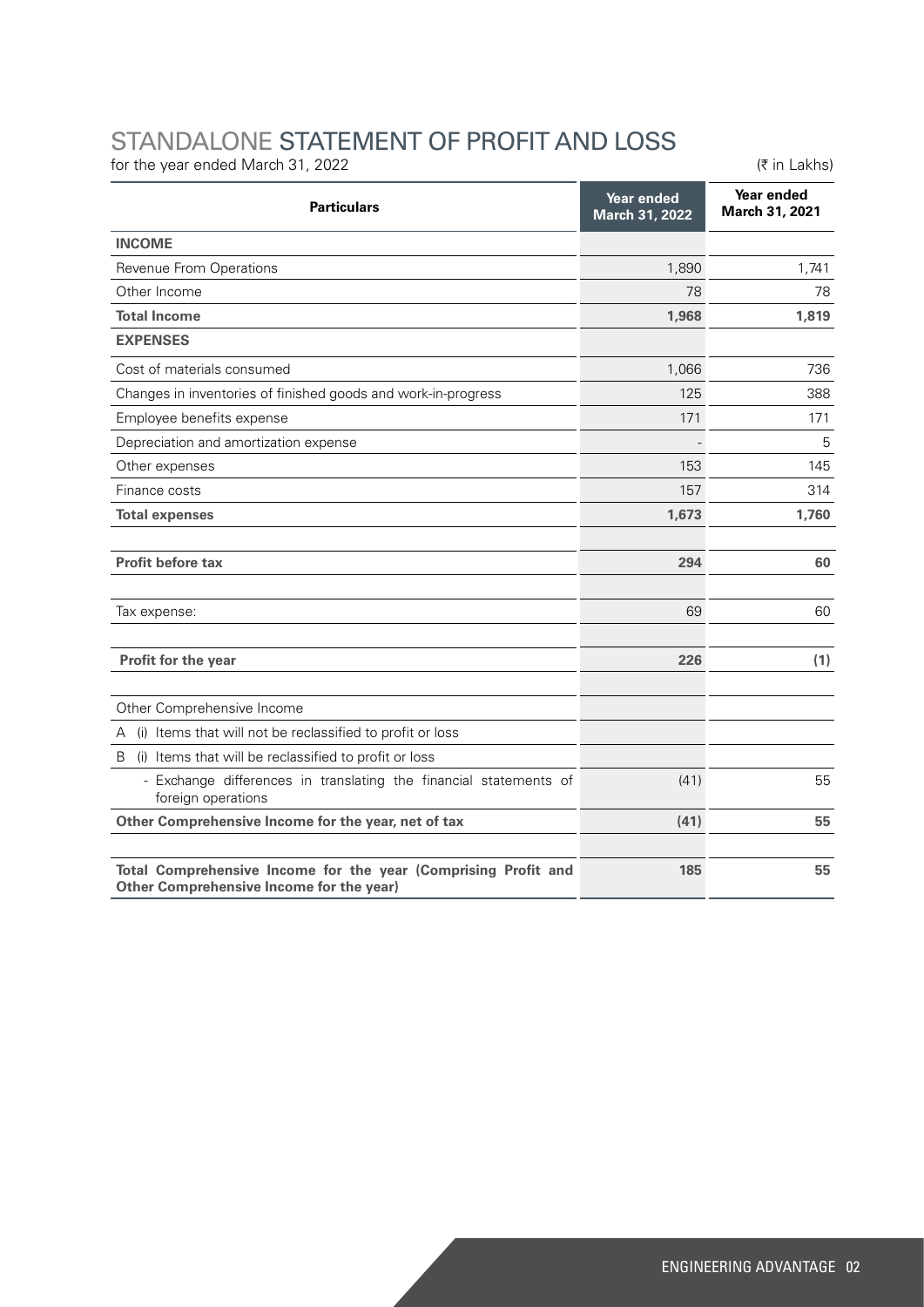#### STANDALONE STATEMENT OF CHANGES IN EQUITY

for the year ended March 31, 2022  $(3.6 \times 10^{-14})$ 

| a. Equity Share Capital | <b>Balance at the</b><br>beginning of<br><b>April 1 2021</b> | <b>Changes in equity</b><br>share capital during<br>the vear | <b>Balance as at</b><br>March 31, 2022 |  |
|-------------------------|--------------------------------------------------------------|--------------------------------------------------------------|----------------------------------------|--|
|                         | 2.264                                                        |                                                              | 2.264                                  |  |

| <b>Reserves and Surplus</b> |                                    | <b>Other Comprehensive Income</b>                                                                            |                                                                        |              |
|-----------------------------|------------------------------------|--------------------------------------------------------------------------------------------------------------|------------------------------------------------------------------------|--------------|
| General<br><b>Reserve</b>   | <b>Retained</b><br><b>Earnings</b> | <b>Exchange</b><br>differences on<br>translating<br>the financial<br>statements<br>of a foreign<br>operation | Reserve on<br>restatement<br>on loan from<br><b>Holding</b><br>Company | <b>Total</b> |
| ä,                          | (1, 162)                           | 171                                                                                                          | 92                                                                     | (899)        |
|                             | (1)                                |                                                                                                              |                                                                        | (1)          |
|                             |                                    |                                                                                                              |                                                                        |              |
|                             |                                    | 55                                                                                                           |                                                                        | 55           |
|                             | (1)                                | 55                                                                                                           |                                                                        | 55           |
|                             |                                    |                                                                                                              | 371                                                                    | 371          |
|                             | (1, 163)                           | 226                                                                                                          | 463                                                                    | (474)        |
|                             | 226                                |                                                                                                              |                                                                        | 226          |
|                             |                                    |                                                                                                              |                                                                        |              |
|                             |                                    | (41)                                                                                                         |                                                                        | (41)         |
|                             | 226                                | (41)                                                                                                         |                                                                        | 185          |
|                             |                                    |                                                                                                              |                                                                        |              |
|                             | (937)                              | 185                                                                                                          | 463                                                                    | (289)        |
|                             |                                    |                                                                                                              |                                                                        |              |